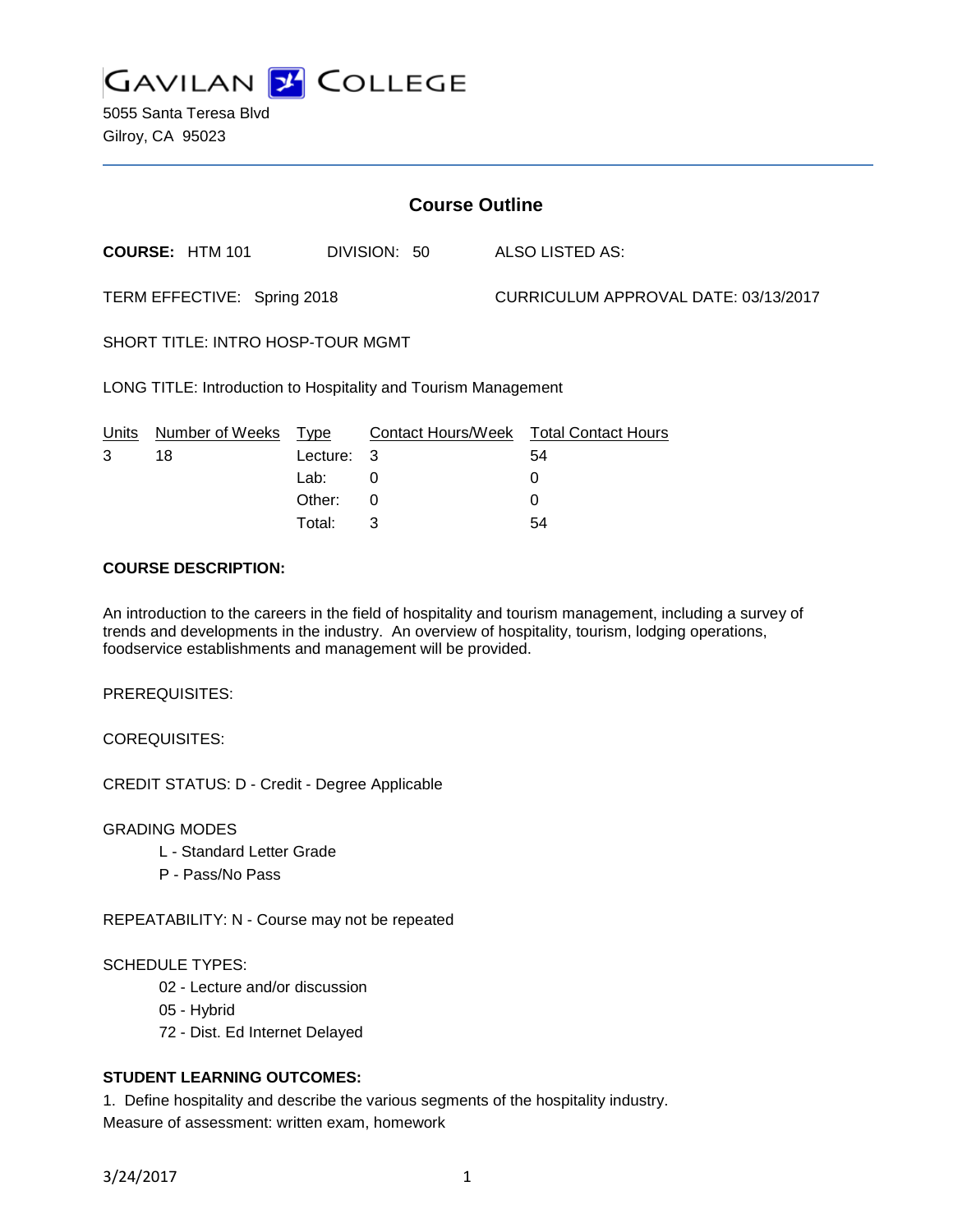Year assessed, or planned year of assessment: 2017

2. Describe the varying levels of customer service in the hospitality business and critique services received.

Measure of assessment: case studies, written exam, discussion, homework

Year assessed, or planned year of assessment: 2017

3. Assess various career opportunities in the hospitality and tourism industry in terms of the students personal goals.

Measure of assessment: homework, discussion

Year assessed, or planned year of assessment: 2017

# **CONTENT, STUDENT PERFORMANCE OBJECTIVES, OUT-OF-CLASS ASSIGNMENTS**

Curriculum Approval Date: 03/13/2017

9 Hours

Content: Introduction: Industry and Career Options Overview, Service as an Integral Part of Hospitality. Student Performance Objectives: Identify one's individual interests and goals, both academically and professionally, in the hospitality industry. Describe the characteristics of the hospitality industry. Discuss the many facets of service and why it has become such an important part of the hospitality industry. Suggest ways to improve service. Discuss current trends in the hospitality industry.

9 Hours

Content: Introducing Hospitality and Lodging: Introducing Hospitality, The Hotel Business, Rooms Division, Food and Beverage.

Student Performance Objectives: Identify trends influencing the hotel business. Explain the diamond rating classification of hotels. Classify hotels by rating system type, location and price. Outline

the duties and responsibilities of key executives and department heads. Draw an organizational chart of the rooms division of a hotel. Describe the main functions of the rooms division departments.

State the functions and responsibilities of the food and beverage departments. Describe a typical food and beverage director's day.

9 Hours

Content: Beverages, Restaurants and Managed Services: Beverages, The Restaurant Business, Restaurant Management, Managed Services.

Student Performance Objectives: Explain a restaurant's liability in terms of serving alcoholic beverages. Name the classifications of restaurants. Describe the different

characteristics of franchise, chain and independent restaurants. Describe restaurant service. Describe frontand back-of-the-house systems. Outline the different managed services segments. Describe

the five factors that distinguish managed services operations from commercial ones.

9 Hours

Content: Tourism, Recreation, Attractions, Clubs and Gaming: Tourism; Recreation, Attractions and Clubs; Gaming Entertainment. Information provided from a local, regional and state perspective.

Student Performance Objectiv/es: Define tourism and describe the benefits and prospects of tourism. Describe the economic impact of tourism. Identify the promoters of tourism. Distinguish between

commercial and noncommercial recreation. Name and describe various types of recreational clubs. Identify some of the major attractions in the local and regional area as well as in the State. Describe the various components of modern

casino hotels. Explain how casinos have been integrated into larger hospitality operations. Discuss the different positions within the gaming industry.

9 Hours

Content: Assemblies, Events, Attractions, Leadership and Management: Meetings, Conventions and Expositions; Special Events; Leadership and Management.

Student Performance Objectives: Describe destination management companies. Explain the different types of and list the various venues for meetings, conventions and expositions. Define and classify special events. Outline the skills and abilities required for event management. Identify the main professional organizations and associations involved with the special events industry. Identify the characteristics and practices of leaders and of management. Define the terms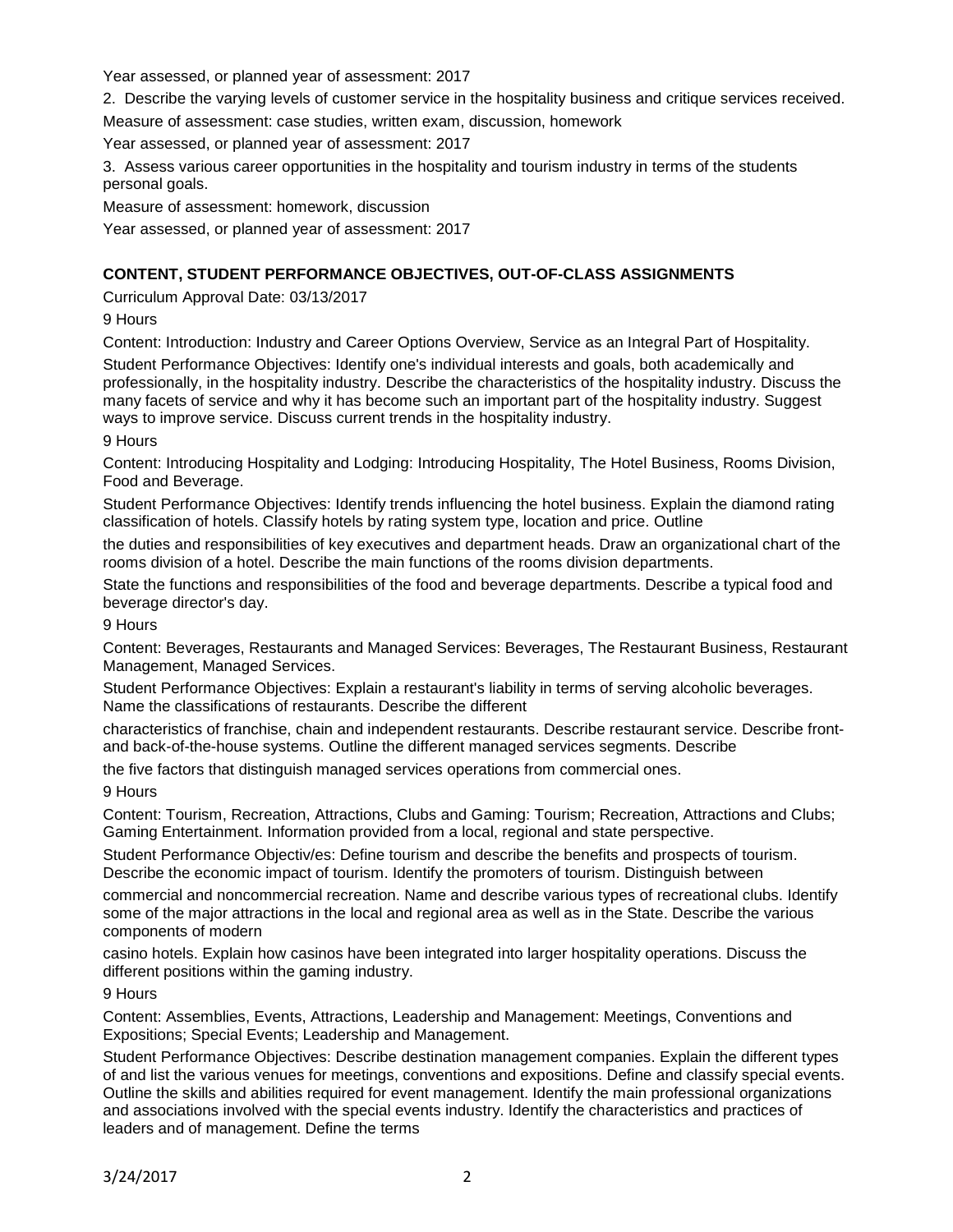leadership and management.

7 Hours

Content: Customer Service Fundamentals: The 5 Levels of Customer Service Student Performance Objectives: Describe the 5 levels of customer service. Explain the skills required for problem solving. Discuss the ways in which one can deal with difficult guests. 2 Hours

# **METHODS OF INSTRUCTION:**

lecture, discussion, guest speakers, field trips

# **METHODS OF EVALUATION:**

Writing assignments

Percent of total grade: 15.00 %

Percent range of total grade: 15 % to 30 % Written Homework

Problem-solving assignments

Percent of total grade: 35.00 %

Percent range of total grade: 25 % to 40 % Other: Case Studies

Objective examinations

Percent of total grade: 35.00 %

Percent range of total grade: 25 % to 40 % Multiple Choice, True/False, Matching Items

Other methods of evaluation

Percent of total grade: 15.00 %

Percent range of total grade: 15 % to 40 % Class Participation, Oral Presentation/Discussions

# **OUT OF CLASS ASSIGNMENTS:**

#### Required Outside Hours: 18

Assignment Description: Out-of-Class Assignments: Read related chapter(s) in the textbook. Homework suggestions: Go to the Career Transfer Center and investigate careers in the hospitality and tourism industry. and/or Prepare some general hospitality and career-related questions and interview two supervisors or managers in the hospitality industry. Share and compare the answers with your class. and/or Complete a Case Study related to Service in the Hospitality Industry.

#### Required Outside Hours: 18

Assignment Description: Out-of-Class Assignments: Read related chapter(s) in the textbook. Homework suggestions: Complete the Case Study related to Hot Trends in Lodging Development. and/or Write a 1-2 paper answering the following question: From a career perspective, what are the advantages and disadvantages of working in each type of hotel? and/or Complete the Case Study related to Overbooking. and/or Go to a hotel's Web site and find the price of booking a room for a date of your choice. Then, go to one of the Web sites (Hotels.com, Expedia, Travelocity, etc.) that "sell" hotel rooms and see how the price there compares with the price on the hotel's Web site. and/or Complete the Case Study relating to Ensuring Guest Satisfaction.

## Required Outside Hours: 18

Assignment Description: Out-of-Class Assignments: Read related chapter(s) in the textbook. Homework suggestions: Write a 1-2 page paper on

how to effectively manage a bar located within a hotel. and/or In groups, evaluate a restaurant and write out a list of weaknesses. Then, for each of the weaknesses, decide on which actions you would take to exceed guest expectations. and/or Complete the Case Study related to Shortage in Stock. and/or Go to ARAMARK's web site and see what they are doing under the Social Responsibilities heading. Come to class prepared to discuss your findings.

## Required Outside Hours: 18

Assignment Description: Out-of-Class Assignments: Read related chapter(s) in the textbook. Homework suggestions: Write a 1-2 page paper on how you would promote or improve tourism in your community. Come prepared to discuss your suggestions with the class. and/or Complete the Case Study related to